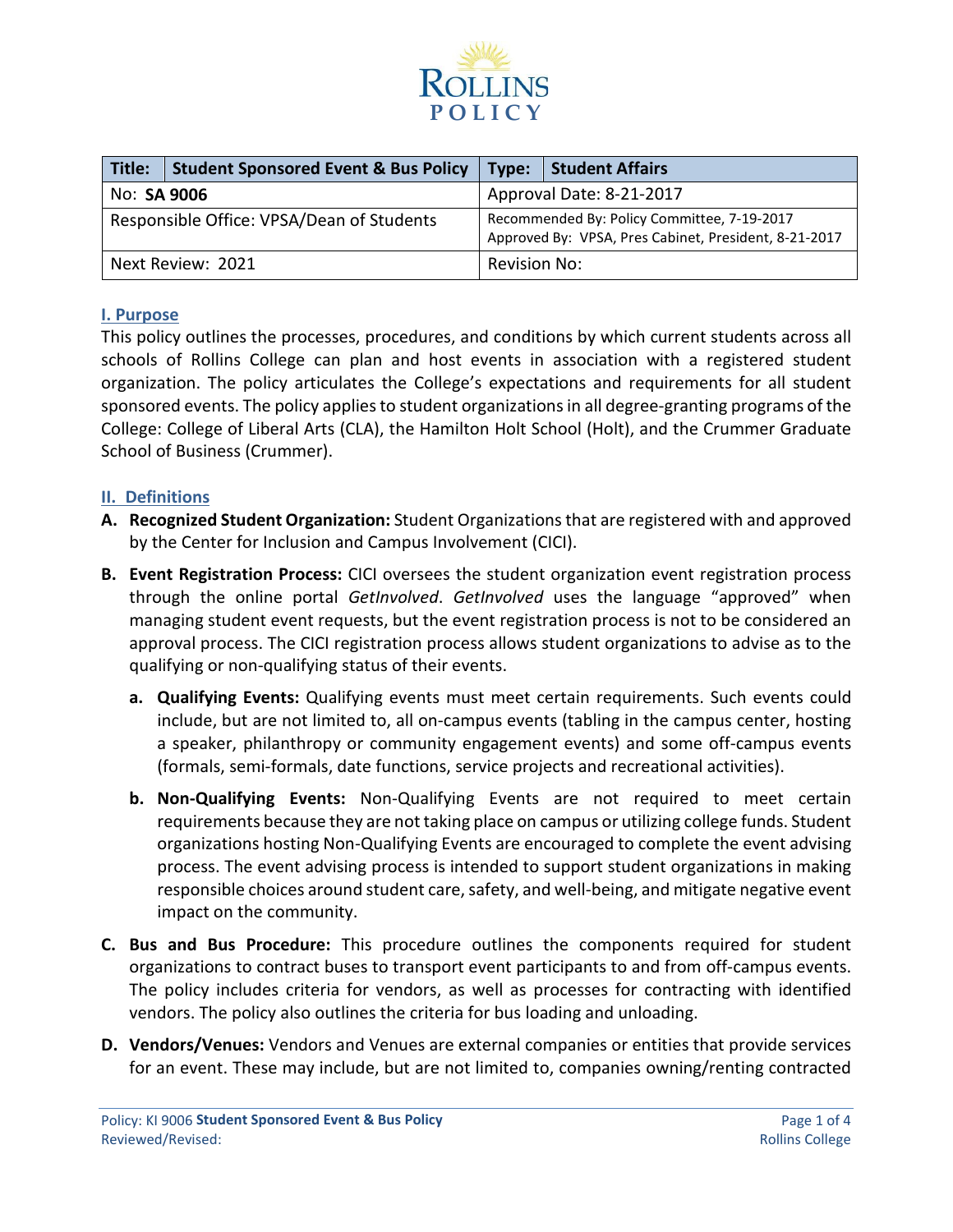vehicles, speakers, contracted workers, restaurants, bars, third-party alcohol distributors, etc. Qualifying Events will require a certificate of insurance (COI) with a minimum of \$1 million, each occurrence, liability coverage and an aggregate of \$2 million proof of insurance and liability coverage naming Rollins College as additional insured, or licenses as appropriate. Renting of bus transportation requires a \$5 million liability policy naming Rollins College as an additional insured.

- **E. Advisors:** Student Organizations may have internal or external faculty, staff, alumni, or national organization representatives that serve in an advising capacity. These Advisors may or may not be trained in student organization policies and requirements. Advisors may serve to support student organizations in the Event Registration Process, but do not have the authority to register Qualifying or Non-Qualifying Events.
- **F. Bus:** Vehicles with a capacity of 10 or more passengers are defined as Buses for the purposes of this policy.

# **III. Procedures**

The following section outlines procedures and processes for hosting a student sponsored event. In the event a student in association with a registered student organization wants to host a studentsponsored event, the student should proceed as described below.

# **Submit an Event**

- 1. Student organizers from Recognized Student Organizations submit event registration through *GetInvolved*. Event applications submitted two (2) weeks in advance will receive priority for registration. Event applications received later may not qualify for registration in time for the scheduled event date.
- 2. Applications will receive an email response within 72 hours of submission indicating whether the event is Qualifying or Non-Qualifying, and what next steps need to be taken to complete registration. Qualifying Event organizers will be required to complete the requirements of the Event Registration Process; for Non-Qualifying Events, it will be recommended that event organizers complete the Event Advising process
- 3. Student social events that will utilize Bus transportation should include information regarding such in their event registration submission.

# **Submission Requirements for Approval of Qualifying Events**

Qualifying Events may require documentation, as well as specific steps, to plan and host. Organizers of Qualifying Events must complete the process described below to obtain event approval.

- 1. The event application is reviewed by the Director of CICI or his/her designee.
- 2. The Director of CICI or his/her designee sends a follow up email to the organizer outlining requirements and outstanding documents needed to complete registration. These documents may include, but are not limited to the following.
	- a. Confirmation from collaborating offices (i.e., Scheduling and Events, Sodexo, Campus Safety, or Facilities.)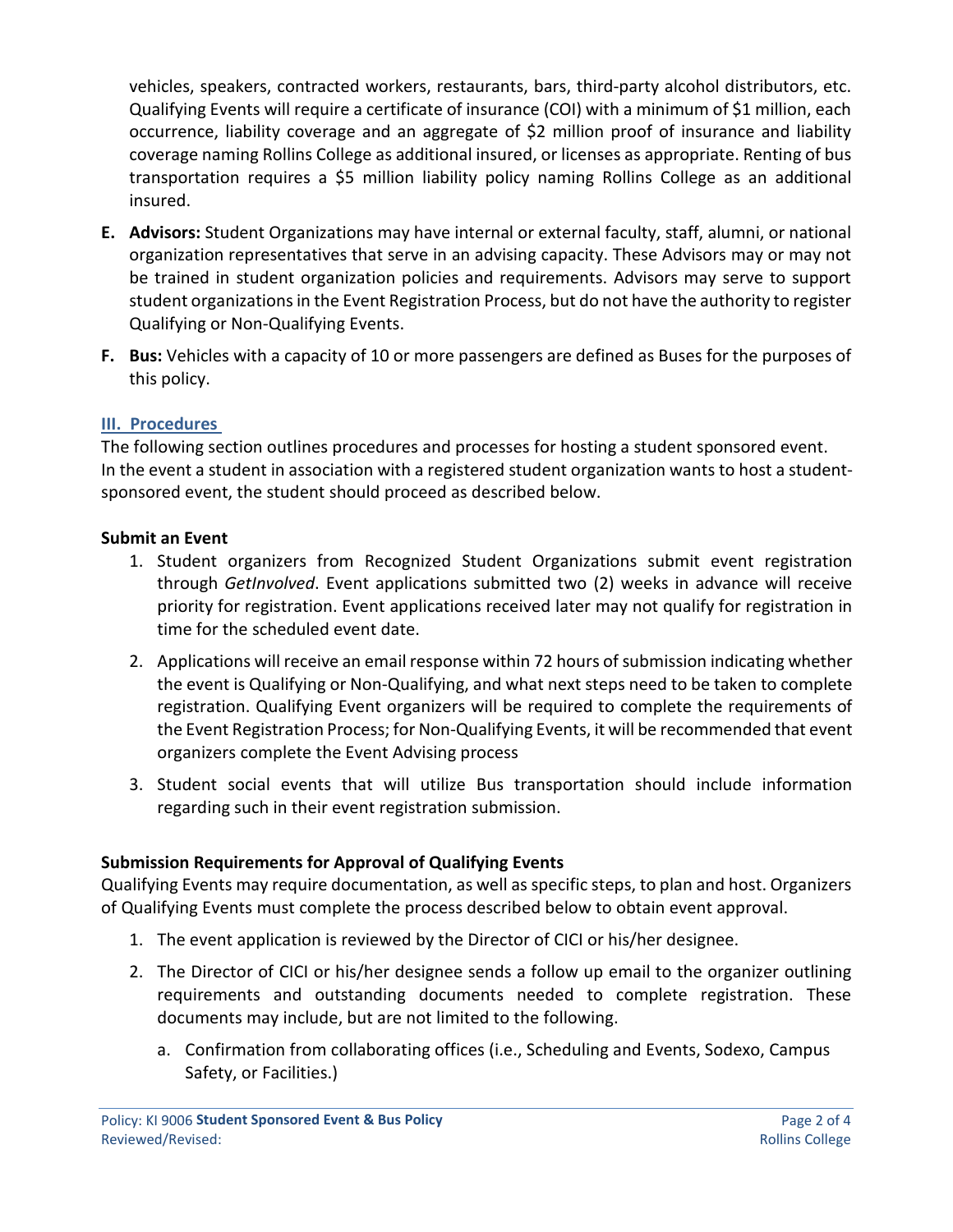- b. Proof of insurance.
- c. Waivers and liability forms.
- d. Liquor licenses.
- e. Catering contracts.
- f. Walk-throughs of event Venues to address space and/or facilities concerns.
- g. Risk mitigation meetings.
- h. Transportation/Bus contract. Pre-approved Bus Vendors will be recommended. Transportation Vendors must hold liability insurance of at least \$5 million.
- 3. Event planning meetings may be required for the registration of a Qualifying Event. These meetings may include, but are not limited to, meetings with CICI or Fraternity and Sorority Life (FSL) staff, Campus Safety, Facilities, and/or Scheduling and Events Services.
- 4. Bus and Bus Procedure: Events utilizing Buses will be assigned a Bus loading and unloading zone by CICI staff. CICI staff will work in collaboration with Campus Safety and Scheduling and Events Services to determine the loading/unloading zone most appropriate given the nature and location of the event. Student event planners will be required to identify a student point of contact for the Bus company, CICI, and Campus Safety prior to the event. Requirements for utilizing a Bus may include, but are not limited to the following.
	- a. Name and contact information for the student point of contact.
	- b. Name and contact information for the Bus company/driver.
	- c. Expected arrival date and time, length of time on campus and purpose for being on campus.
	- d. Type of Bus/Buses and approximate size(s).
	- e. Any additional services required such as specific parking locations, electrical power, space reserved around the vehicle, etc.
- 5. Once registration requirements are complete, an email indicating such will be issued. Again, the *GetInvolved* system uses the language "approved," when event registration is complete, but should not be considered final approval.
- 6. For qualifying events, students are not permitted to sign contracts or agreements of any kind on behalf of the college. Contracts and agreements must be provided to CICI for review and processing.

# **Event Advising for Non-Qualifying Events**

It is recommended that organizers of Non-Qualifying Events complete the Event Advising Process to plan and host an event by following the procedure described below.

- 1. The event application is reviewed by Director of CICI or his/her designee.
- 2. THe Director of CICI or his/her designee sends a follow up email outlining the determination of Non-Qualifying Event status and recommendations for hosting the submitted Non-Qualifying Event. This may include recommendations that student organizers request and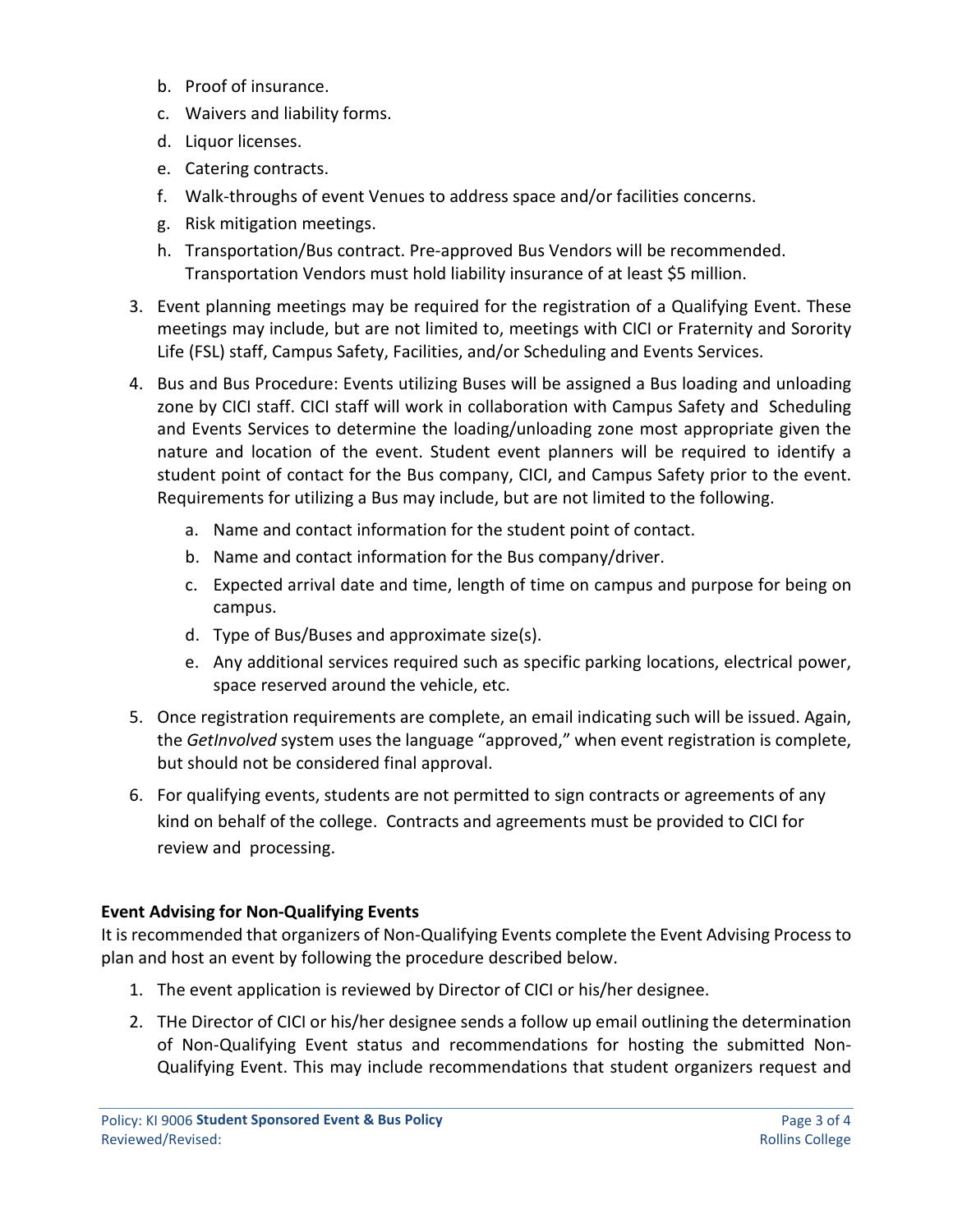review certain documents. The College will not require proof of these documents given the non-qualifying status. Examples of recommendations may include the following.

- a. Proof of insurance
- b. Waivers and liability forms
- c. Liquor licenses
- d. Catering contracts
- e. Walk-through to address event space and facilities concerns
- f. Risk mitigation meetings
- g. Transportation/Bus contract. Pre-approved Bus Vendors will be recommended.
- 3. The Director of CICI or his/her designee may recommend that event advising and planning meetings be considered to further guide student event planners in making responsible choices around student care, safety, and wellbeing, and mitigate negative event impact on the community.
- 4. Organizers of Non-Qualifying Events may receive advice from the College, but do not meet the criteria for registration of a student organization social event. As such, student event planners and participants engage at their own risk.

# **VIII. Related Policies**

Code of Community Standards, [http://www.rollins.edu/community-standards](http://www.rollins.edu/community-standards-responsibility/documents/code-of-community-standards.pdf)[responsibility/documents/code-of-community-standards.pdf.](http://www.rollins.edu/community-standards-responsibility/documents/code-of-community-standards.pdf)

**IX. Appendices/Supplemental Materials**

Event Planning Worksheets

**X. Rationale for Revision**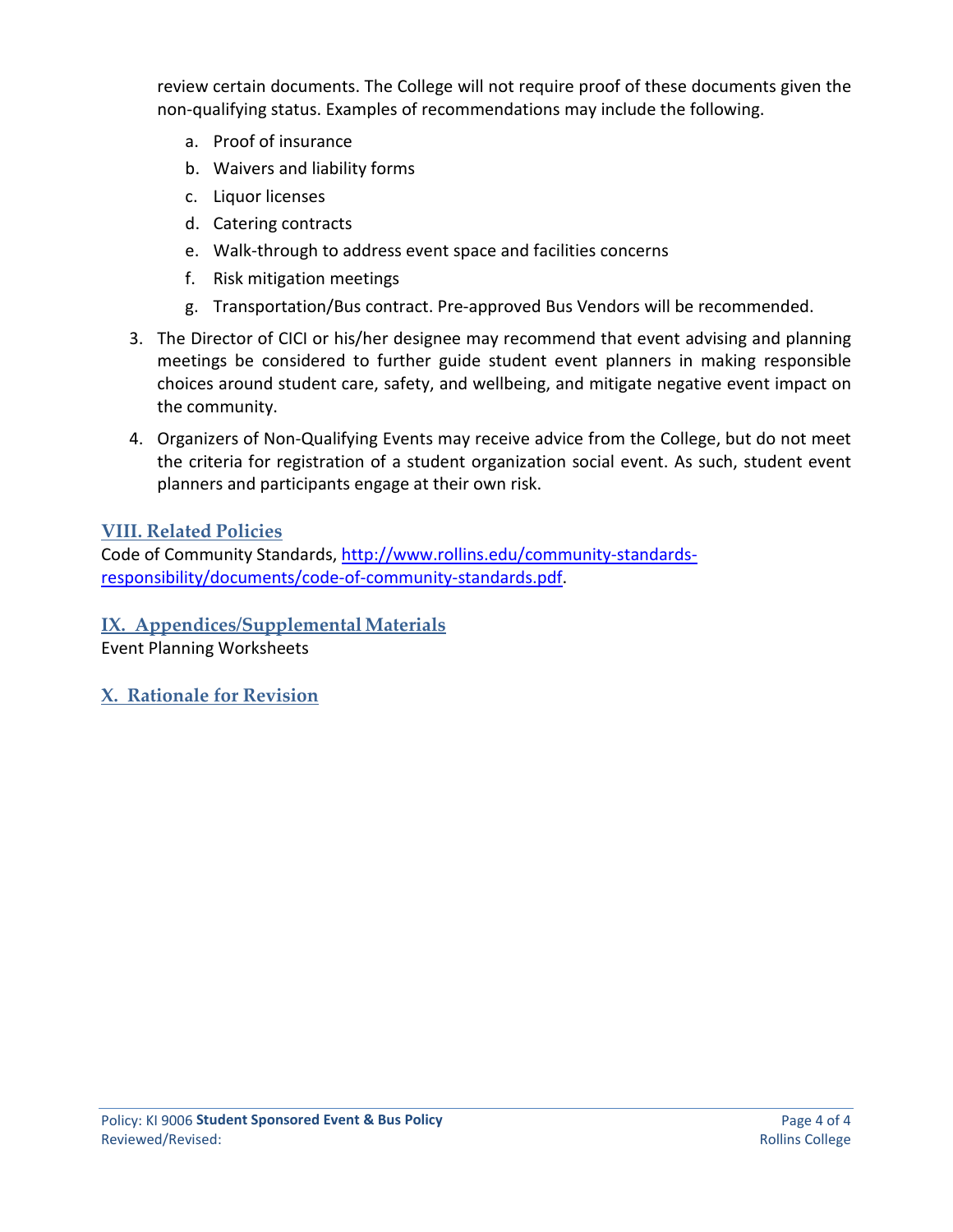# PLANNING A CO-SPONSORED EVENT

**All organizations co-sponsoring an event are equally responsible for properly managing the event and mitigating risk. In order to facilitate a successful event, you should review these questions with each of the co-sponsoring organizations.**

| Who is the co-sponsoring organization?                                                                                                                    |                                                                                                                                                                                                                                                                                                                                                                                                                                                                                                                                                                                                                 |
|-----------------------------------------------------------------------------------------------------------------------------------------------------------|-----------------------------------------------------------------------------------------------------------------------------------------------------------------------------------------------------------------------------------------------------------------------------------------------------------------------------------------------------------------------------------------------------------------------------------------------------------------------------------------------------------------------------------------------------------------------------------------------------------------|
| When and where is the event?                                                                                                                              | DATE:<br>TIME:<br>LOCATION:                                                                                                                                                                                                                                                                                                                                                                                                                                                                                                                                                                                     |
| Does the co-sponsoring organization<br>have a risk management policy?<br>If so, have you reviewed the policy?                                             | YES □<br>NO <sub>0</sub><br>YES O<br>NO <sub>0</sub><br>If the co-sponsoring organization's policy is more restrictive, you must follow their<br>risk management policy.                                                                                                                                                                                                                                                                                                                                                                                                                                        |
| Does the co-sponsoring organization's<br>policy require any additional event<br>management procedures?<br>If so, what are they [check all<br>that apply]? | Licensed third party transportation to and from the event<br>Event registration with the inter/national organization and/or regional volunteer<br>□<br>Other [Describe]:<br>□                                                                                                                                                                                                                                                                                                                                                                                                                                   |
| How will alcohol come to the event<br>[if applicable]?                                                                                                    | Bring Your Own Beverage [BYOB]<br>□.<br>Everyone brings their own alcohol, including members, new members, guests, and<br>alumni to help plan the organization's BYOB event<br>Third Party Vendor<br>Contract with a licensed establishment or caterer to provide a cash bar and/or<br>a licensed location to host your event to help plan the organization's Third Party<br>Vendor event                                                                                                                                                                                                                       |
| Do each of the co-sponsoring<br>organizations have insurance?                                                                                             | YES O<br>NO <sub>0</sub>                                                                                                                                                                                                                                                                                                                                                                                                                                                                                                                                                                                        |
| Do each of the co-sponsoring<br>organizations appear on all contracts for<br>the event?                                                                   | YES O<br>NO <sub>0</sub>                                                                                                                                                                                                                                                                                                                                                                                                                                                                                                                                                                                        |
| Does the event have a theme?                                                                                                                              | Event themes should NOT be disrespectful or degrading to any person or population.<br>When selecting a theme, ensure it:<br>Does NOT rely on the stereotypes of certain groups<br>□<br>Does NOT encourage offensive dress or costumes<br>$\Box$<br>Does NOT stereotype any gender<br>□<br>Is NOT sexist. If you're unsure, try interchanging the word/theme with<br>a racial word/theme<br>Is NOT centered on mocking a particular group of people, culture, or organization.<br>□<br>Does NOT lend itself to members, new members, or guests taking the theme to a<br>place that is disrespectful or degrading |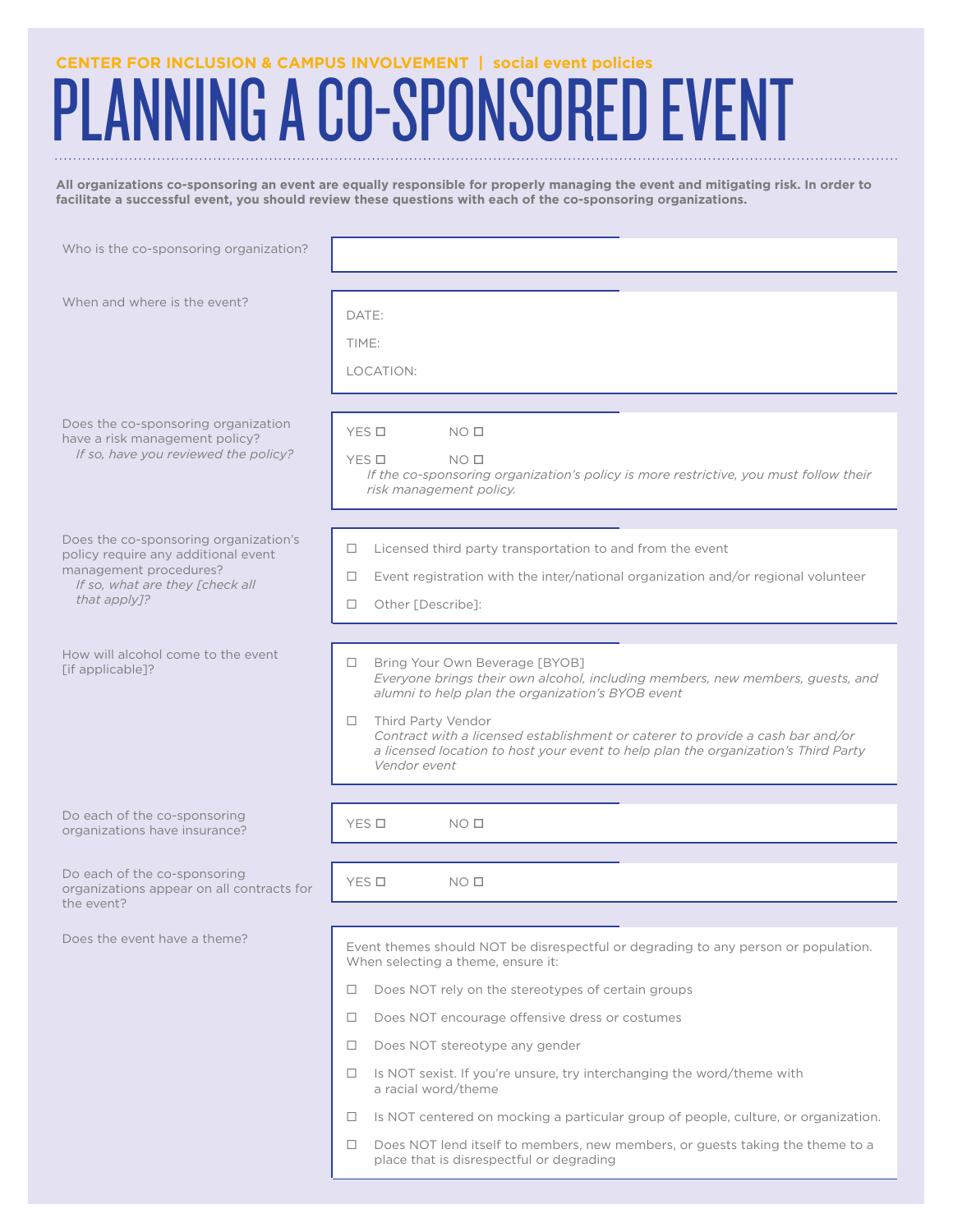# PLANNING A CO-SPONSORED EVENT

**All organizations co-sponsoring an event are equally responsible for properly managing the event and mitigating risk. In order to facilitate a successful event, you should review these questions with each of the co-sponsoring organizations.**

| Who is the co-sponsoring organization's<br>officer in charge?                                              |                                                                                                             |
|------------------------------------------------------------------------------------------------------------|-------------------------------------------------------------------------------------------------------------|
|                                                                                                            |                                                                                                             |
| How many sober monitors will the<br>co-sponsoring organization provide for<br>the event?                   |                                                                                                             |
|                                                                                                            |                                                                                                             |
| How will you identify sober monitors<br>during the event?                                                  |                                                                                                             |
|                                                                                                            |                                                                                                             |
| What are the responsibilities of the<br>sober monitors during the event?                                   | Check members' and guests' IDs at the door to verify their age<br>$\Box$                                    |
|                                                                                                            | Manage the guest list at the door<br>$\Box$                                                                 |
|                                                                                                            | Mark the guests, members, and new members who are of the legal drinking age<br>$\Box$<br>[i.e. 21 and over] |
|                                                                                                            | Monitor members' and guests' policy compliance<br>□                                                         |
|                                                                                                            | Other [Describe]<br>0                                                                                       |
|                                                                                                            |                                                                                                             |
|                                                                                                            |                                                                                                             |
| Have you reviewed your crisis<br>management plan with the                                                  | YES O<br>NO <sub>0</sub>                                                                                    |
| co-sponsoring organization?                                                                                |                                                                                                             |
|                                                                                                            |                                                                                                             |
| What additional steps will the<br>co-sponsoring organization take to help<br>reduce risk during the event? |                                                                                                             |

*If so, what are they [check all that apply]?*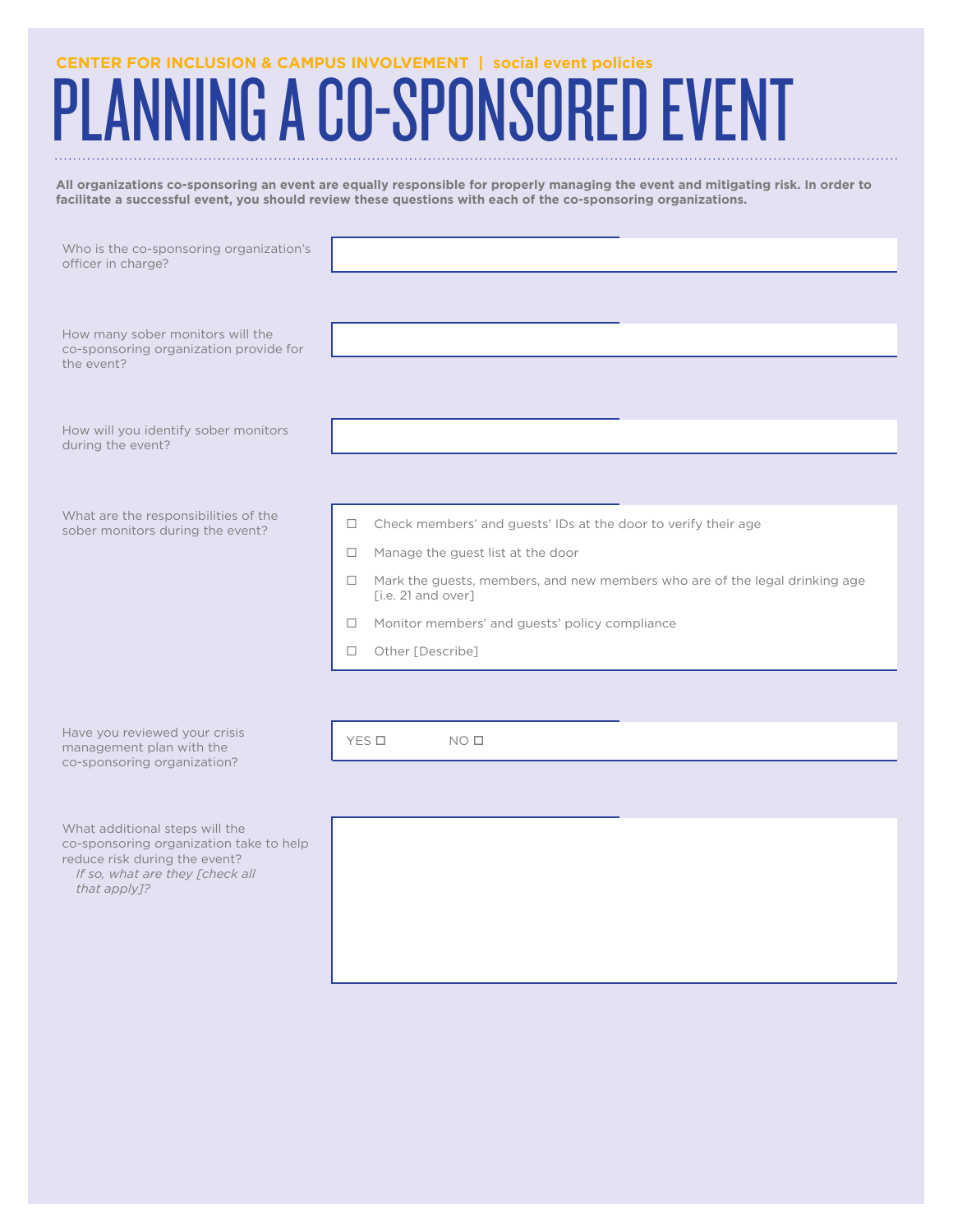# PLANNING A SODEXO EVENT ON CAMPUS

 $YES$  O  $NO$  O  $\Box$  $YES \Box$  NO  $\Box$ 

Has your event been registered at least 2 weeks in advance on GetInvolved and has the space been reserved on Virtual EMS?

*If so, has the event been approved?*

| How will you manage the event? | How many entrances will there be to the party?<br>It is safest to only have ONE entrance to the event                                       |
|--------------------------------|---------------------------------------------------------------------------------------------------------------------------------------------|
|                                | What non-alcoholic beverages and non-salty food options will you supply? ________                                                           |
|                                | How many people are on the quest list?<br>It is recommended to limit to two guests per member                                               |
|                                | Who will your officer in charge be for the event? ______________________________                                                            |
|                                | It is recommended that you do NOT assign only new members to serve<br>as sober monitors.                                                    |
|                                | Who will serve as sober monitors for the event?<br>It is recommended that you do NOT assign only new members to serve as<br>sober monitors. |
|                                | How will you identify the sober monitors during the event?                                                                                  |
|                                | What are the responsibilities of the sober monitors during the event?                                                                       |
|                                | Check members' and guests' IDs at the door to verify their age<br>□                                                                         |
|                                | Manage the guest list at the door<br>$\Box$                                                                                                 |
|                                | Mark the guests, members, and new members who are of the legal drinking<br>$\Box$                                                           |
|                                | age [i.e. 21 and over]                                                                                                                      |
|                                | Monitor members' and guests' policy compliance                                                                                              |
|                                | П.                                                                                                                                          |
|                                |                                                                                                                                             |

#### How are you building your guest list?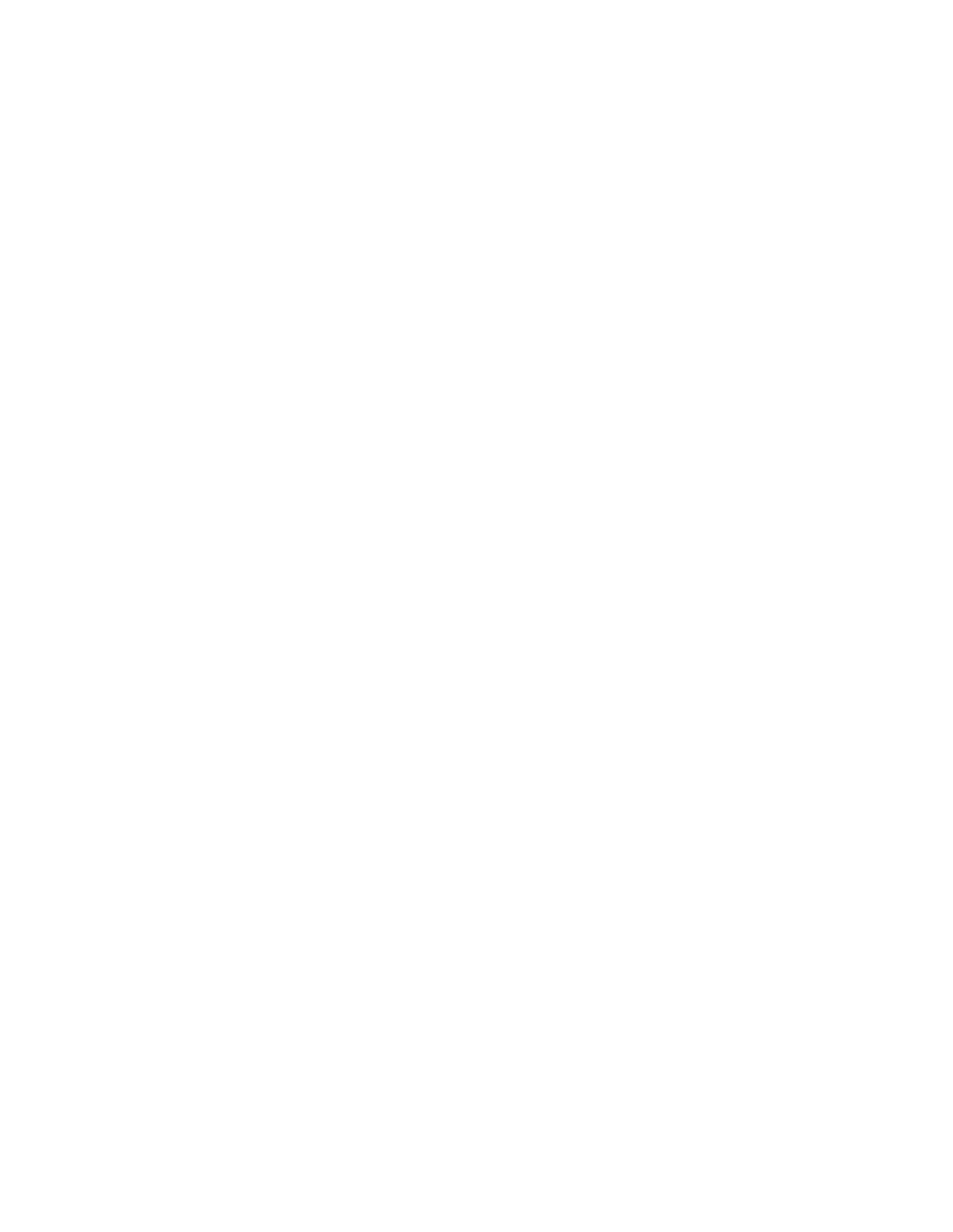# PLANNING A THIRD PARTY VENDOR ON & OFF CAMPUS **CENTER FOR INCLUSION & CAMPUS INVOLVEMENT | social event policies**

# **WHAT IS A THIRD PARTY VENDOR?**

**Examples of Third Party Vendors include bars, restaurants, catering companies, hotels, etc. Third Party Vendors are NOT individuals who work as bartenders or who are TIPS trained. A Third Party Vendor must:**

| Be licensed to sell and serve alcohol in your state, county, and/or city<br>Contract with a licensed establishment or caterer to provide a cash bar and/or a licensed location to host your event to help<br>plan the organization's Third Party Vendor event                                                                           | $YES \Box$ | NO <sub>0</sub> |
|-----------------------------------------------------------------------------------------------------------------------------------------------------------------------------------------------------------------------------------------------------------------------------------------------------------------------------------------|------------|-----------------|
| Have a minimum of \$1,000,000 of general liability insurance, and should name the organization as an additional insured<br>and Certificate Holder.<br>Contract with a licensed establishment or caterer to provide a cash bar and/or a licensed location to host your event to help<br>plan the organization's Third Party Vendor event | $YES \Box$ | NO <sub>0</sub> |
| Agree to cash or credit, per drink sales only to individuals over the legal drinking age [i.e. cash bar]<br>Have you reviewed the Third Party Vendor Checklist with the Vendor                                                                                                                                                          | YES ⊡      | NO I            |

# **PLANNING THE EVENT**

Has your event been registered at least 2 weeks in advance on GetInvolved and if on campus, has the space been reserved on Virtual EMS?

*If so, have you reviewed the policy?*

If being held on campus, has the first right of refusal form been completed and approved by Sodexo?

Have you reviewed your organization's contract with the Third Party Vendor and ensured the contract is in compliance with the Risk Management Policy

All members and guests must be "carded" at the door [and again at the time of purchase] to verify their age. Who is handling this at the door?

All members and guests must be "carded" at the door [and again at the time of purchase] to verify their age. Who is handling this at the door?

|        | YES O<br>NO <sub>II</sub>                                                                                                                                                                                                                            |  |  |  |  |  |
|--------|------------------------------------------------------------------------------------------------------------------------------------------------------------------------------------------------------------------------------------------------------|--|--|--|--|--|
|        | YES O<br>NO <sub>0</sub>                                                                                                                                                                                                                             |  |  |  |  |  |
|        |                                                                                                                                                                                                                                                      |  |  |  |  |  |
|        | YES O<br>NO <sub>0</sub>                                                                                                                                                                                                                             |  |  |  |  |  |
|        |                                                                                                                                                                                                                                                      |  |  |  |  |  |
| $\Box$ | If being held on campus, the Rollins College Performance Agreement must be<br>used in place of vendor contract<br>Note: no students can sign a Rollins contract. Contracts should be completed with<br>the Center for Inclusion & Campus Involvement |  |  |  |  |  |
| $\Box$ | The contract does NOT include drink specials for members/guests as part of<br>the room rental fee.                                                                                                                                                   |  |  |  |  |  |
| $\Box$ | The contract does NOT include free alcohol [e.g. free drinks for women, 40 free<br>drinks with reservation, two free drinks per member, etc.]                                                                                                        |  |  |  |  |  |
| $\Box$ | The contract does NOT require a minimum amount of alcohol sales during the<br>event or offer an incentive if a sales point is met [e.g. if \$300 of alcohol is sold, the<br>bar rental fee is waived].                                               |  |  |  |  |  |
|        |                                                                                                                                                                                                                                                      |  |  |  |  |  |
| $\Box$ | The Third Party Vendor [Recommended]                                                                                                                                                                                                                 |  |  |  |  |  |
| $\Box$ | Organization members                                                                                                                                                                                                                                 |  |  |  |  |  |
| П.     | A Campus Safety Officer, if on campus                                                                                                                                                                                                                |  |  |  |  |  |
|        |                                                                                                                                                                                                                                                      |  |  |  |  |  |
| П.     | Wristbands that have been dated and marked for that event                                                                                                                                                                                            |  |  |  |  |  |
|        | Specific hand stamp that is unique to the event                                                                                                                                                                                                      |  |  |  |  |  |

□ Other [Describe]: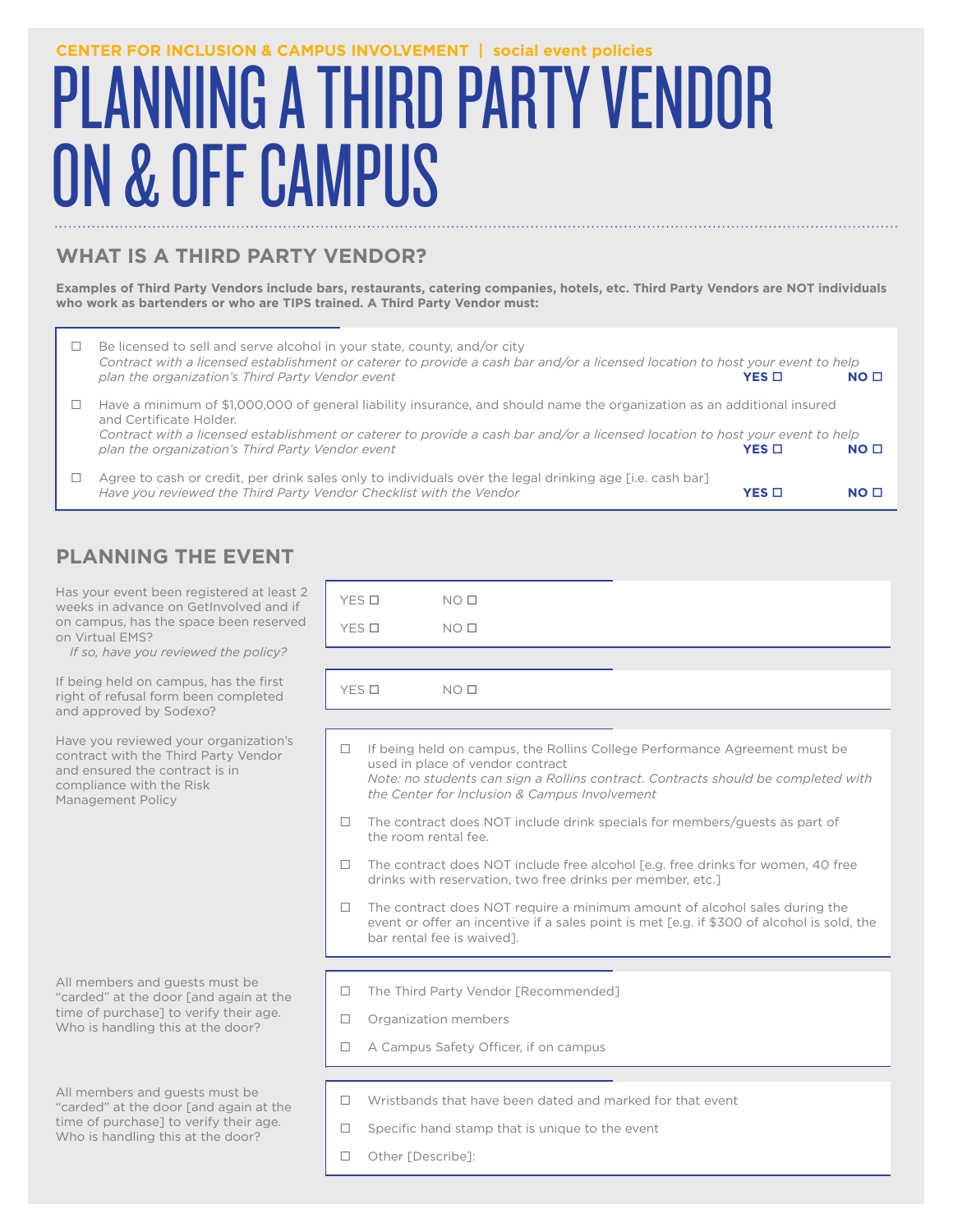# PLANNING A THIRD PARTY VENDOR ON & OFF CAMPUS **CENTER FOR INCLUSION & CAMPUS INVOLVEMENT | social event policies**

| How will you manage the event? | How many entrances will there be to the party?<br>It is safest to only have ONE entrance to the event                                       |  |  |
|--------------------------------|---------------------------------------------------------------------------------------------------------------------------------------------|--|--|
|                                | What non-alcoholic beverages and non-salty food options will you supply?                                                                    |  |  |
|                                | How many people are on the guest list? The many people are on the guest list?<br>It is recommended to limit to two guests per member        |  |  |
|                                | Who will your organization's officer be in charge for the event?                                                                            |  |  |
|                                | How many sober monitors for the event?<br>It is recommended that you do NOT assign only new members to serve<br>as sober monitors.          |  |  |
|                                | Who will serve as sober monitors for the event?<br>It is recommended that you do NOT assign only new members to serve as<br>sober monitors. |  |  |
|                                | How will you identify the sober monitors during the event?                                                                                  |  |  |
|                                | What are the responsibilities of the sober monitors during the event?                                                                       |  |  |
|                                | Check members' and quests' IDs at the door to verify their age                                                                              |  |  |
|                                | Manage the guest list at the door                                                                                                           |  |  |
|                                | Mark the quests, members, and new members who are of the legal drinking                                                                     |  |  |
|                                | age [i.e. 21 and over]                                                                                                                      |  |  |
|                                | Monitor members' and guests' policy compliance                                                                                              |  |  |
|                                | Other [Describe]:                                                                                                                           |  |  |
|                                |                                                                                                                                             |  |  |

How are you building your guest list? *\*Note: all guest lists must be emailed 24 hours in advance to cici@rollins.edu*

If off campus, will you provide transportation to and from the event? If so, how?

| YES O       | NO <sub>0</sub>                                   |
|-------------|---------------------------------------------------|
| If so, how? |                                                   |
| $\Box$      | Licensed transportation vendor [e.g. charter bus] |
| $\Box$      | Prepaid cab service                               |
| $\Box$      | Designated driver program                         |
|             | Other [Describe]:                                 |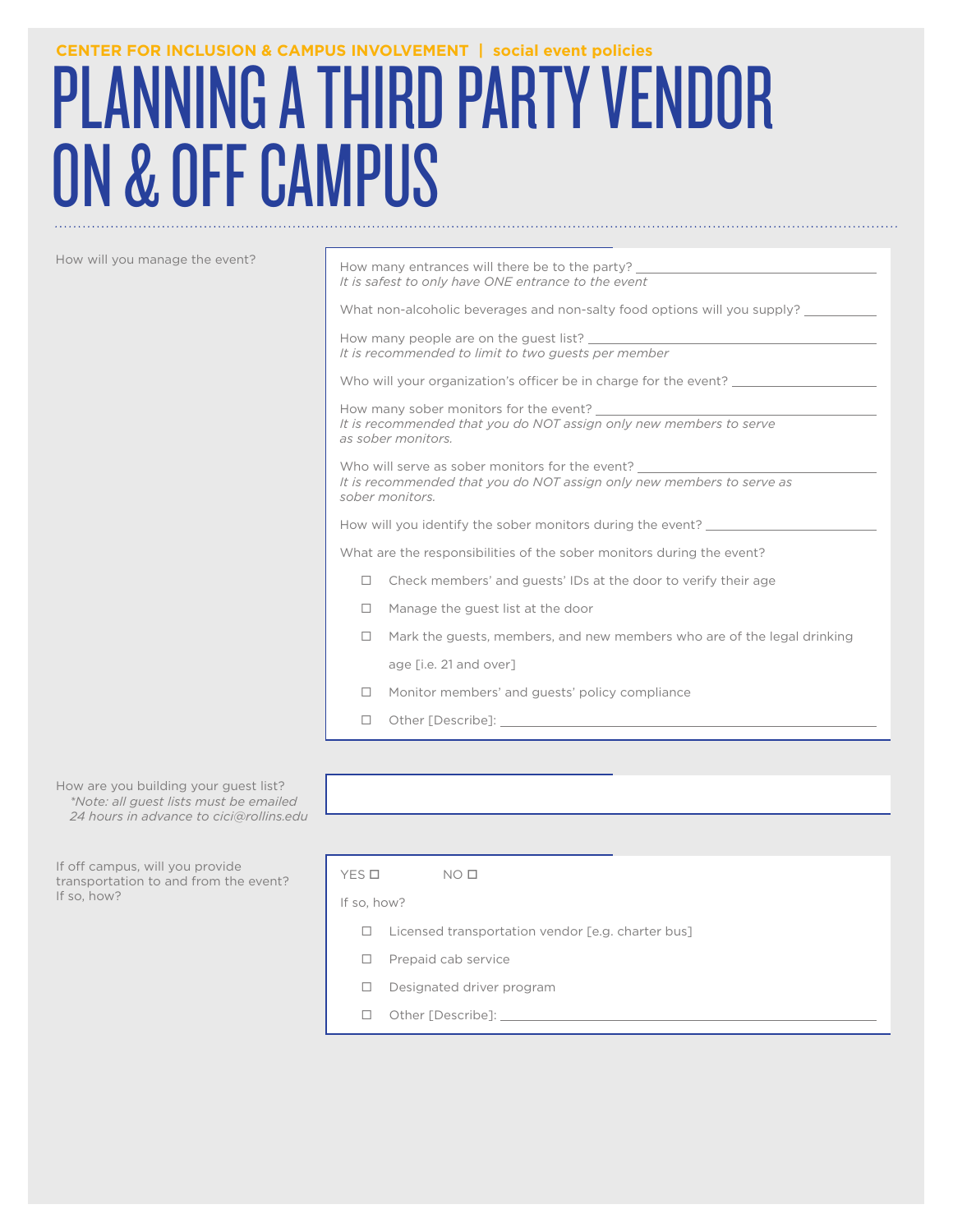# WHAT CONSTITUTES AN GANIZATION FVENT?

**These policies apply when alcohol is present while on Rollins property or during an off-campus event, in any situation sponsored or endorsed by the organization, or at any event an observer would reasonably associate with the organization.**

# **APPLYING THE "REASONABLE OBSERVER" STANDARD**

**The following factors are considered when determining whether an event could be considered an organization event by a reasonable observer.**

| Is the event being hosted in your on campus organization residential facility or college-provided<br>meeting space?<br>*If so, events you host there would probably be considered an organization event. | YES O | NO <sub>0</sub> |
|----------------------------------------------------------------------------------------------------------------------------------------------------------------------------------------------------------|-------|-----------------|
|                                                                                                                                                                                                          |       |                 |
| Is the event being hosted in an on or off campus location where you traditionally hold your events?<br>If so, events you host there would probably be considered an organization event.                  | YES O | NO <sub>0</sub> |
| Is the event being hosted or planned by one or more members of the organization and<br>supported by the officers?                                                                                        | YES O | NO <sub>0</sub> |
| Is the event financed by the organization and/or being hosted on campus property?                                                                                                                        | YES O | NO <sub>0</sub> |
| Is the event being hosted or planned by one or more members of the organization and<br>supported by the officers?                                                                                        | YES O | NO <sub>0</sub> |
| Do the officers have prior knowledge of the event?                                                                                                                                                       | YES O | NO <sub>0</sub> |
| Do online invitations refer to the organization [e.g. Facebook events]?                                                                                                                                  | YES O | NO <sub>0</sub> |
| Is the event listed on an organization calendar [public or private]?                                                                                                                                     | YES O | NO <sub>0</sub> |
| Will the event be announced at an organization meeting?                                                                                                                                                  | YES O | NO <sub>0</sub> |
| Will officers be in attendance?                                                                                                                                                                          | YES O | NO <sub>0</sub> |
| Will the event be marketed over a mass method of communication to organization members [e.g.<br>GroupMe, GINsystem, etc.]?                                                                               | YES O | NO <sub>0</sub> |
| Are members attempting to rename the event in order to give the appearance that it isn't associated<br>with the organization?                                                                            | YES O | NO <sub>0</sub> |
| If guests were stopped on their way to the event, would they say they were going to the organization/s<br>event?                                                                                         | YES O | NO <sub>0</sub> |
| Is the event actively or passively endorsed by a majority of the organization?                                                                                                                           | YES O | NO <sub>0</sub> |
|                                                                                                                                                                                                          |       |                 |
| Have members of the organization of the organization lied about the event?                                                                                                                               | YES O | NO <sub>0</sub> |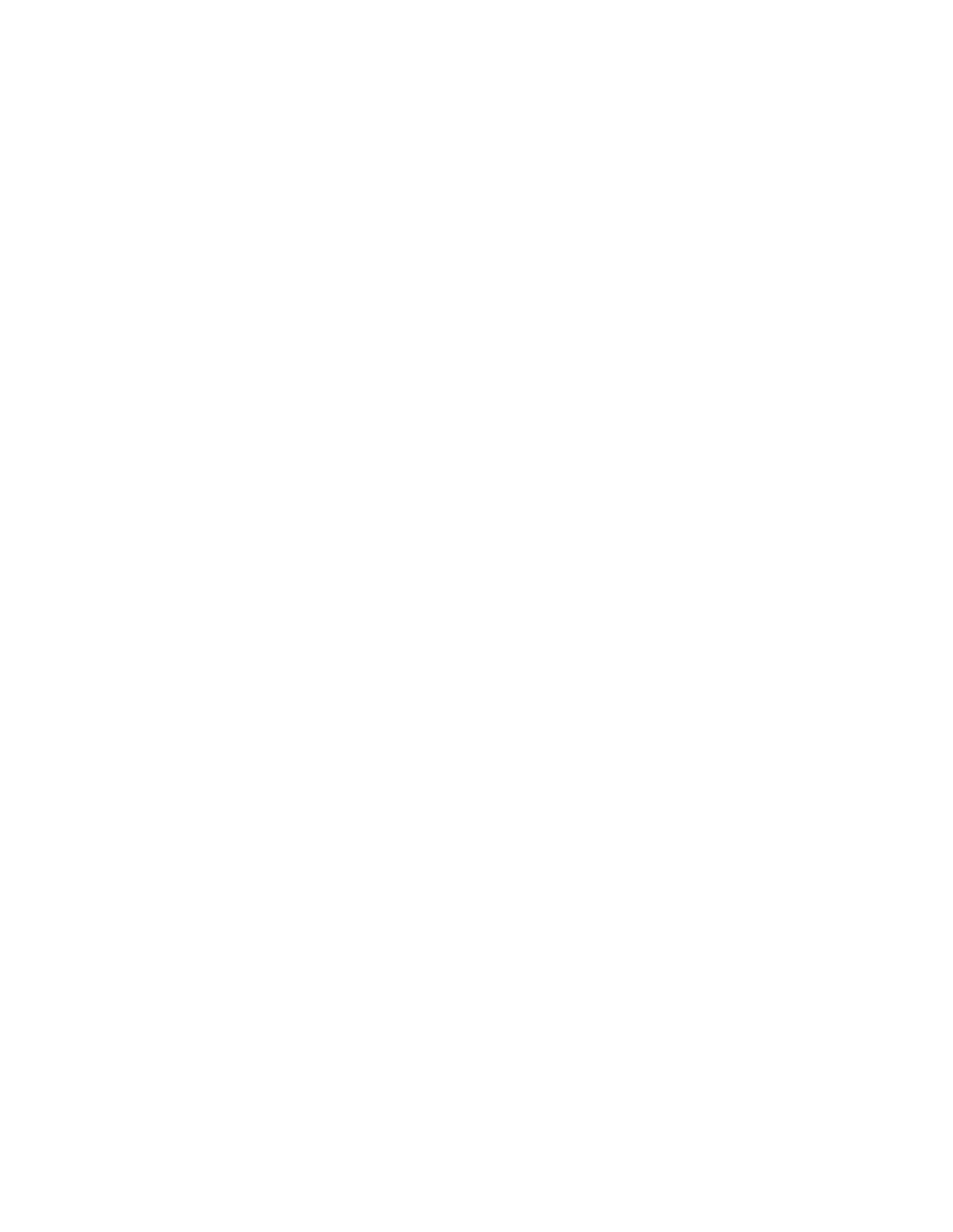# **JILDING A GUEST LIST**

**The following factors are considered when determining whether an event could be considered an organization event by a reasonable observer.**

It is recommended to allow only two guests per member/new member at your events.

| How many members and new<br>members do you plan to have<br>at the event? |        | How many guests per member<br>and new member will you allow<br>at the event?                                                                                                                                                                                                                                                                                                 | This is the total number of<br>guests you can invite to your<br>social event.                                                                                                                                                                   |  |  |
|--------------------------------------------------------------------------|--------|------------------------------------------------------------------------------------------------------------------------------------------------------------------------------------------------------------------------------------------------------------------------------------------------------------------------------------------------------------------------------|-------------------------------------------------------------------------------------------------------------------------------------------------------------------------------------------------------------------------------------------------|--|--|
|                                                                          |        |                                                                                                                                                                                                                                                                                                                                                                              | This total number of attendees<br>[members and guests] should not<br>exceed fire code for your venue.                                                                                                                                           |  |  |
| Determine how members will add names<br>to the guest list.               | $\Box$ | Spreadsheet or Sign-Up List<br>Create a spreadsheet and allow members to add guests' names.<br>board in the organization house.<br>member <sub>7</sub> .                                                                                                                                                                                                                     | Bring the list to an organization meeting, post it online, or hang it on a bulletin<br>Each member and new members' name should be on the list next to a blank<br>space or each guest they're allowed to invite [e.g. two guests per member/new |  |  |
|                                                                          | П      | Numbered Invitations<br>Distribute numbered invitations to each member/new member to give his<br>guests.<br>These invitations should be printed professionally or created in a way so they<br>can't be easily copied. Tickets cannot be sold or bartered.<br>Keep a list with each member and new member's name on it and the numbers<br>of the invitations they were given. |                                                                                                                                                                                                                                                 |  |  |
|                                                                          | $\Box$ | Closed Facebook Event<br>Do NOT allow friends to extend the guest list.<br>Set the Privacy to "Invite Only."<br>and administrator for the event.                                                                                                                                                                                                                             | Create a closed [non-recurring] event with a specific start and end time.<br>A designated member [e.g. Risk Management Chair] should be set as the Host                                                                                         |  |  |
|                                                                          | □      | Other [Describe]:                                                                                                                                                                                                                                                                                                                                                            |                                                                                                                                                                                                                                                 |  |  |

How many hours in advance will the guest list be closed? *It is recommended that the guest list will be closed at least 24 hours prior to the event*

How long will you keep the guest list after the event? *It is recommended that you keep all guest lists for at least three months following an event*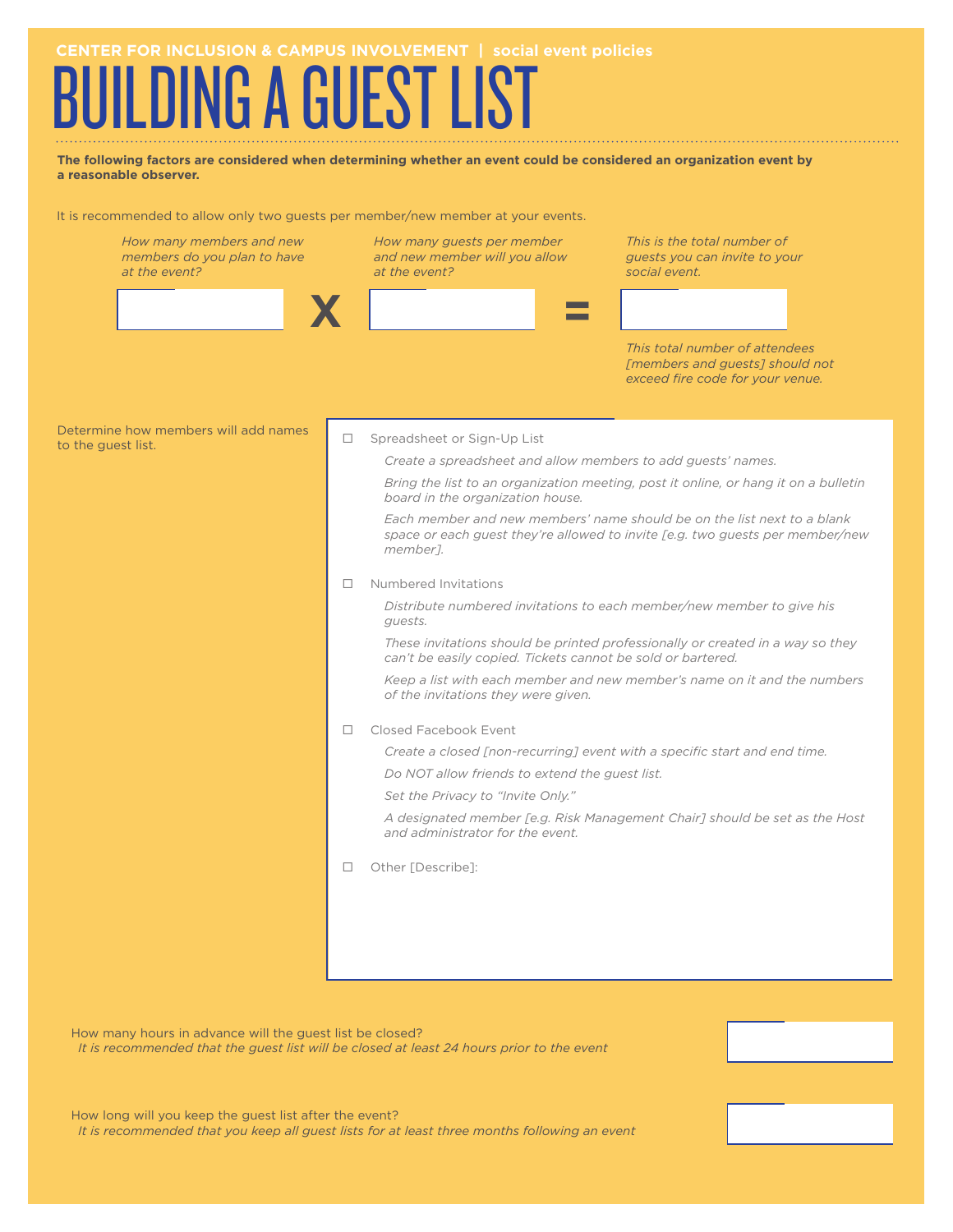# BUILDING A GUEST LIST

# **USING A SPREADSHEET OR SIGN-UP LIST**

#### **ADDING NAMES TO THE GUEST LIST**

Create a spreadsheet and allow members to add guests' names. Bring the list to an organization meeting, post it online, or hang it on a bulletin board in the organization house. Each member and new members' name should be on the list next to a blank space for each guest they're allowed to invite [e.g. two guests per member/new member]

| <b>MEMBER NAME</b> | <b>GUEST #1 NAME</b> | <b>GUEST #2 NAME</b> |
|--------------------|----------------------|----------------------|
| Anderson, Heath    |                      |                      |
| Boudreaux, Walter  |                      |                      |
| Cartwright, Rusty  |                      |                      |
| Matthews, Wade     |                      |                      |

#### **UTILIZING THE GUEST LIST AT THE DOOR**

Sort the finalized list alphabetically by the guest's last name. Be sure to leave the member's name next to the guest's, as well as spaces for the guest's signature, time in, and time out.

| <b>GUEST NAME</b> | <b>MEMBER NAME</b> | <b>SIGNATURE</b> | <b>TIME IN</b>       | <b>TIME OUT</b>    |
|-------------------|--------------------|------------------|----------------------|--------------------|
| Cartwright, Casey | Wade Matthews      |                  |                      |                    |
| Howard, Ashleigh  | Heath Anderson     | Ashleigh Howard  | $10:04 \, \text{pm}$ | $1:32$ am          |
| Logan, Rebecca    | Walter Boudreaux   | Rebecca Logan    | $11:08 \text{ pm}$   | 11:47 $pm$         |
| Owens, Calvin     | Heath Anderson     | Calvin Quens     | $10:07 \, \text{pm}$ | $12:12$ am         |
| Parker, Katherine | Rusty Cartwright   |                  |                      |                    |
| Reed, Jordan      | Rusty Cartwright   | Jordan Reed      | $9:56 \text{ pm}$    | $11:10 \text{ pm}$ |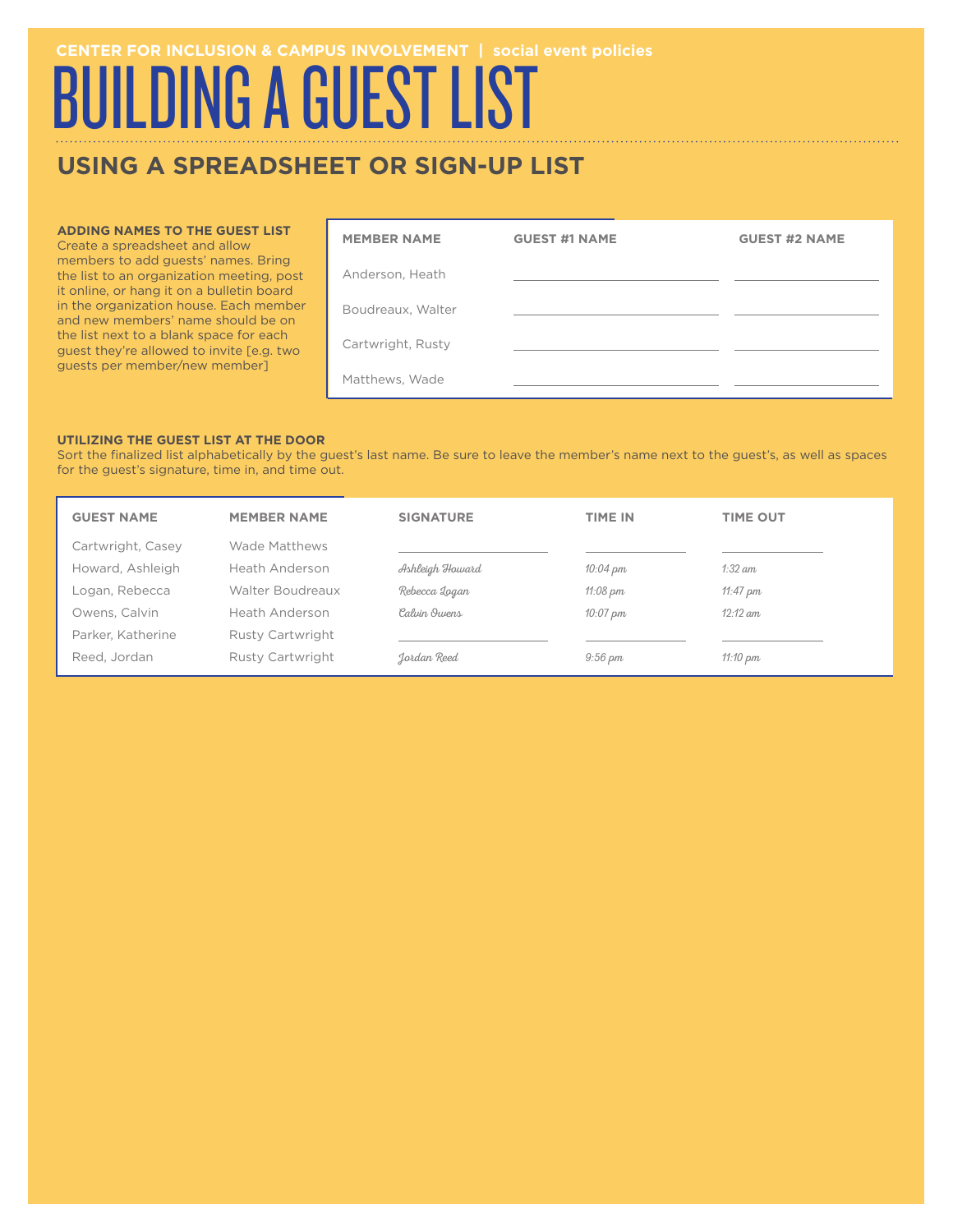# BUILDING A GUEST LIST

# **USING NUMBERED INVITATIONS**

#### **ADDING NAMES TO THE GUEST LIST**

Distribute numbered invitations to each member/new member to give to his guests. These invitations should be printed professionally or created in a way so they can't be easily copied. Thickets cannot be sold or bartered. Keep a list with each member and new member's name on it and the numbers of the invitations they were given. Example, the member's name next to the guest's, as well as spaces for the guest's signature, the example of the invitations they are given.<br>
Thickets cannot be solid or bartered.<br>
Thickets cannot be solid or bartered.<br>
Thi

The women of Zeta Beta Zeta Sorority invite you to a date party at Macadoo's Restaurant (123 College Street)

> Friday, February 28th 10 p.m. – 2 a.m.

IDs WILL BE CHECKED AT THE DOOR Cash bar for guests over 21 years of age

#### **UTILIZING THE GUEST LIST AT THE DOOR**

During the event, keep a sign-in sheet at the door and write the guest's name next to the invitation number as s/he turns in the

| <b>TICKET</b> | <b>GUEST NAME</b> | <b>MEMBER NAME</b> | <b>TIME IN</b>       | <b>TIME OUT</b> |
|---------------|-------------------|--------------------|----------------------|-----------------|
| #001          |                   | Rebecca Logan      |                      |                 |
| #002          | Calvin Quens      | Rebecca Logan      | $9:56 \text{ pm}$    | 11:10 $pm$      |
| #003          | Heath Anderson    | Casey Cartwright   | $11:08 \text{ pm}$   | 11:47 $pm$      |
| #004          | Eugn Chambers     | Casey Cartwright   | $10:03 \, \text{pm}$ | $1:29$ am       |
| #005          |                   | Ashleigh Howard    |                      |                 |
| #006          | Rusty Cartwright  | Ashleigh Howard    | $12:01$ am           | $1:36$ am       |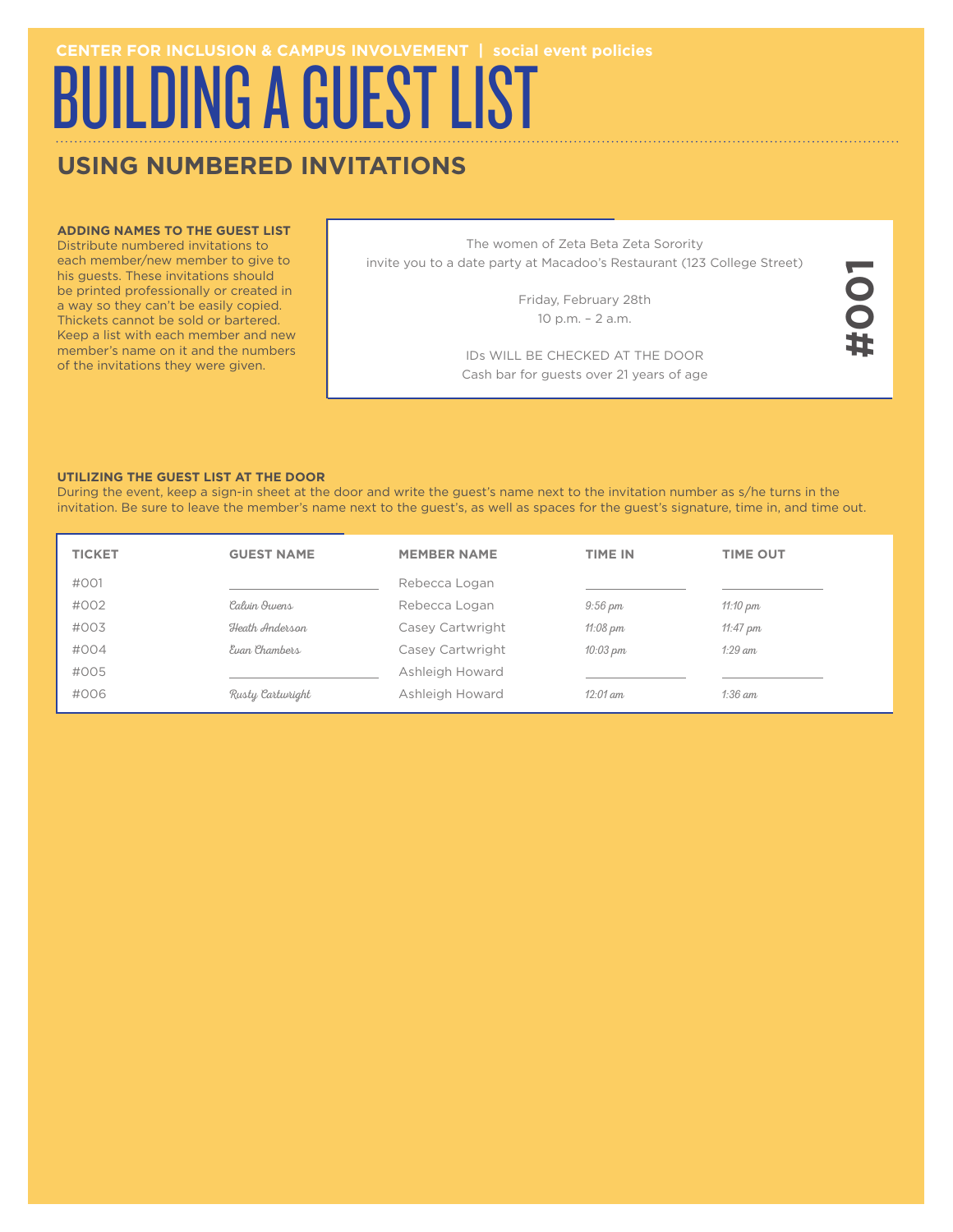# UILDING A GUEST LIST

# **USING FACEBOOK**

**Facebook can be utilized in the process of planning and creating your guest list. The following are some specific guidelines and remainders for using a Facebook event as your guest list.**

| <b>Create New Event</b>     |                                              |                       |  |  |  |
|-----------------------------|----------------------------------------------|-----------------------|--|--|--|
| Name                        | ex: Birthday Party                           |                       |  |  |  |
| Details                     | Add more info                                |                       |  |  |  |
| Where                       | @ Add a place?                               |                       |  |  |  |
| From                        | Add a time?<br>┓                             | <b>EST</b>            |  |  |  |
| To                          | Add a time?<br>⊐                             | $\boldsymbol{\times}$ |  |  |  |
| Privacy                     | $\boxtimes$ Invite Only $\blacktriangledown$ |                       |  |  |  |
| □ Guests can invite friends |                                              |                       |  |  |  |
| <b>Invite Friends</b>       |                                              | Create<br>Cancel      |  |  |  |

## **CREATING THE EVENT**

#### **When you create your Facebook event, be responsible in choosing how to describe the social event.**

The contents of your invitation may be public and should be treated as such. Do NOT describe your event in a way that would lead others people to believe you plan to violate Policy.

#### **Any party/event must be SPECIFIC, and not simply a recurring group. Give it a specific start/end time and location.**

Do NOT simply create an organization party group and attempt to use it as a guest list.

#### **Ensure the event follows these parameters:**

- $\square$  Set the Privacy to "Invite Only."
- $\square$  Do NOT allow guests to invite friends
- $\square$  Do NOT allow members or guests to post photos or videos.
- $\square$  Designate a Host for the event [e.g. Risk Management Chair].

Once the event is created, the Host should invite each member/new member's guests OR designate a period of time during which members will be given access to add guests to the event [e.g. make each member a Host for 24 hours after an organization meeting to invite guests].

| <b>Guests</b>                   |       |
|---------------------------------|-------|
| Going (25) $\blacktriangledown$ |       |
| Export quest list [?]           | Close |

### **UTILIZING THE GUEST LIST AT THE DOOR**

- 1. Select the list of guests who identified they will be "Going" to the event.
- 2. Click "Export guest list" to open the list of attendees in an Excel spreadsheet.
- 3. Sort the finalized list alphabetically by the guest's last name. Be sure to add the name of the member inviting the guest and leave spaces for the guest's signature, time in, and time out.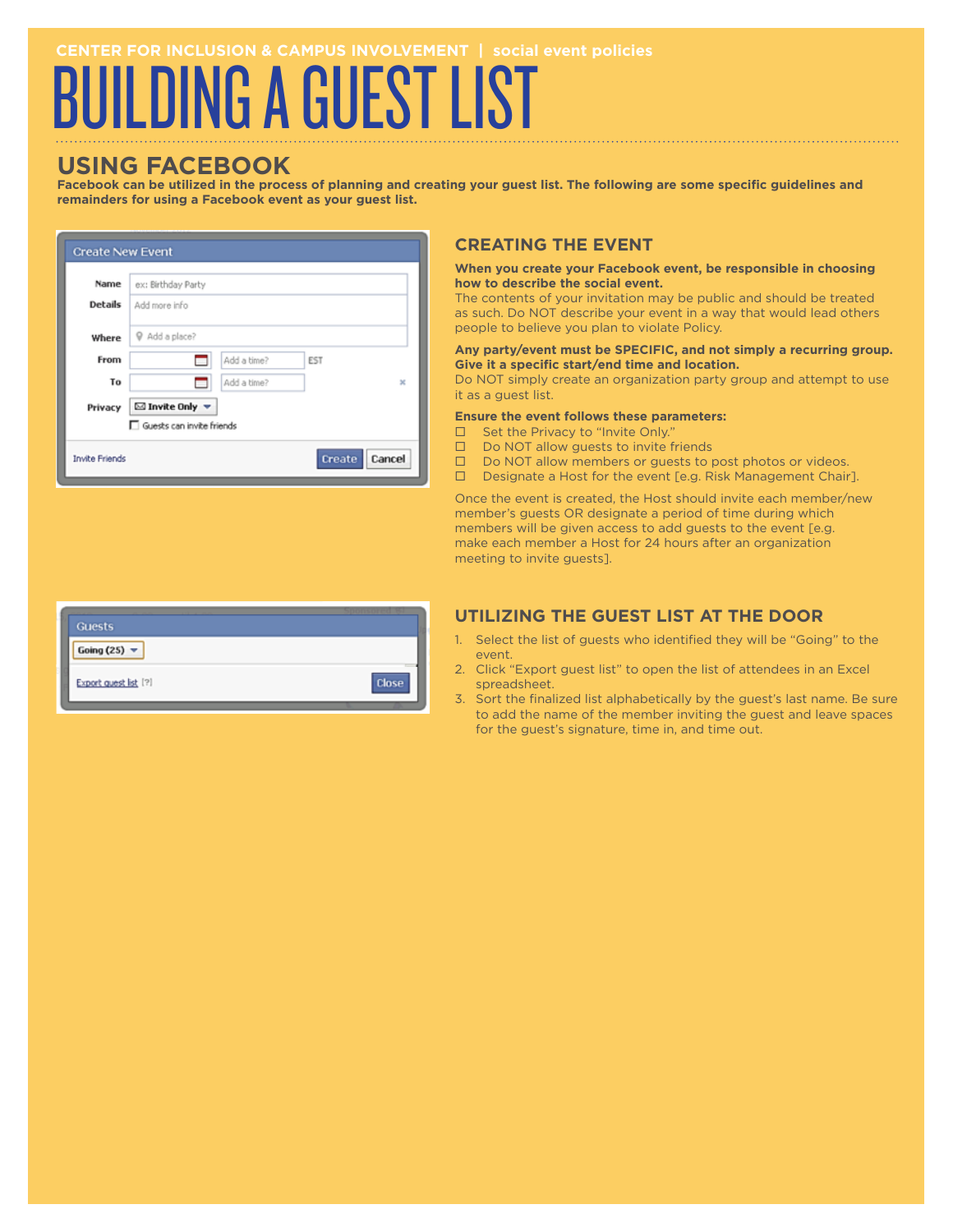# BASICS ON AN EVENT WITH ALCOHOL

## **[1] DON'T BREAK THE LAW**

The possession, sale, use or consumption of ALCOHOLIC BEVERAGES, while on Rollins property or during an off-campus event, in any situation sponsored or endorsed by the organization, or at any event an observer would associate with the organization, must be in compliance with any and all applicable laws of the state, county, city and institution of higher education, and must comply with either the BYOB or Third Party Vendor Guidelines.

#### *It's pretty simple:*

The drinking age is 21 in all states, and anyone (a member, new member, or a guest) who consumes alcoholic beverages underage runs the risk of trouble. In addition, organization functions (which can be any event an observer would associate with the organization) with alcohol present must abide by either the "Bring Your Own (Alcoholic) Beverage" policy or must use a third party vendor. Simply put, organizations do not have liquor licenses and therefore cannot provide alcohol.

### **[2] DON'T USE ORGANIZATIONAL FUNDS**

No alcoholic beverages may be purchased through organizational funds nor may the purchase of alcohol for members or guests be undertaken or coordinated by any member in the name of or on behalf of the organization. Open bars, the purchase or use of a bulk quantity or common source(s) of alcoholic beverages, for example, kegs or cases, is prohibited.

#### *It's pretty simple:*

No funds collected by the organization in any form, including dues or "passing the hat," can be used for the purchase of alcohol. THE ORGANIZATION IS NOT A BAR, so we shouldn't be in the business of providing alcohol. When we do, we take on a huge risk. Also, in today's college culture, bulk quantity of alcohol translates to most observers as an opportunity to binge drink, which creates the risk for things like alcohol poisoning, falls, deaths, and other injuries. This means that kegs, cases, and other mass quantities of alcohol are a HUGE risk and liability.

# **[3] NO OPEN PARTIES**

OPEN PARTIES, meaning those with unrestricted access by non-members of the organization, without specific invitation, where alcohol is present, are prohibited. All events with alcohol require guest lists. Some exclusions may apply based on audience, event location, and sponsoring organization.

#### *It's pretty simple:*

In order to further decrease risk, events with alcohol MUST HAVE A GUEST LIST and non-members of the organization must have specific invitations. Know who your guests are! A roster or a list of Facebook friends does not constitute a guest list.

# **[4] DON'T SERVE MINORS**

No members, collectively or individually, shall purchase for, serve to, provide, or sell alcoholic beverages to any minor (i.e., those under legal drinking age).

#### *It's pretty simple:*

It should go without saying that it is against the law to purchase for or serve to someone who is under 21 years of age. AGAINST THE LAW = RISK.

### **[5] NO ILLEGAL DRUGS/ SUBSTANCES!**

The possession, sale or use of any ILLEGAL DRUGS or CONTROLLED SUBSTANCES during an event, whether on or off campus, or at any event that an observer would associate with the organization is strictly prohibited.

#### *It's pretty simple:*

This one is cut and dry. Illegal drugs or controlled substances are not permitted at organization events.

### **[6] NO CO-SPONSORSHIP WITH DISTRIBUTORS**

No organization may co-sponsor an event with an alcohol distributor or bar (bar defined as an establishment generating more than half of annual gross sales from alcohol) at which alcohol is given away, sold or otherwise provided to those present. Co-sponsorship is included but not limited to the bar providing discounted services, specials/deals, or financial support. This includes any event held in, at, or on the property of a car as defined above, for purposes of fundraising.

#### *It's pretty simple:*

This is not permitted because the organization is equally liable if they cosponsor an event with a vendor/bar where alcohol is present, given away, or sold to those present, even if the event doesn't take place at a bar.

# **[7] ALL OR NOTHING RULE**

No organization may co-sponsor, co-finance or attend or participate in a function at which alcohol is purchased by any of the host organizations, groups or organizations.

#### *It's pretty simple:*

Any organization that CO-SPONSORS OR CO-FINANCES an event with other organization s/organizations is equally liable for an incident if any of the other groups purchase alcohol. That means the organization s SHARES THE RISK even if they are following every other part of the policy.

# **[8] DRY RECRUITMENT**

All recruitment activities associated with any organization will be non-alcoholic. No recruitment activities associated with any organization may be held at or in conjunction with a bar or alcohol distributor as defined in this policy. Recruitment is defined by type of organizational type.

#### *It's pretty simple:*

Any individual expected to make a lifechanging choice cannot be counted upon to make an educated decision when under the influence of alcohol. Additionally, if alcohol is the only selling point the organization has to a prospective member, then it is time for the organization to rethink why they exist. Finally, most potential new members are under the legal drinking age, which makes it illegal for them to drink alcohol. ABSOLUTELY NO ALCOHOL can be present at any recruitment event or activity.

### **[9] NO DRINKING GAMES**

No member or potential new member shall permit, tolerate, encourage or participate in "drinking games." The definition of drinking games includes but is not limited to the consumption of shots of alcohol, liquor or alcoholic beverages, the practice of consuming shots equating to one's age, "beer pong," "dares" or any other activity involving the consumption of alcohol which involves duress or encouragement related to the consumption of alcohol.

#### *It's pretty simple:*

Bulk quantities and drinking games encourage high risk drinking, which increases the risk of an accident.

### **[10] DRY NEW MEMBER ACTIVITIES & EARLY ARRIVALS**

No alcohol shall be present at any new member/potential new member ritual of the organization or prior to the first day of classes (both fall and spring semesters).

#### *It's pretty simple:*

Like "dry" recruitment, there cannot be any alcohol involved with the development of new members, even if a new member if of legal drinking age.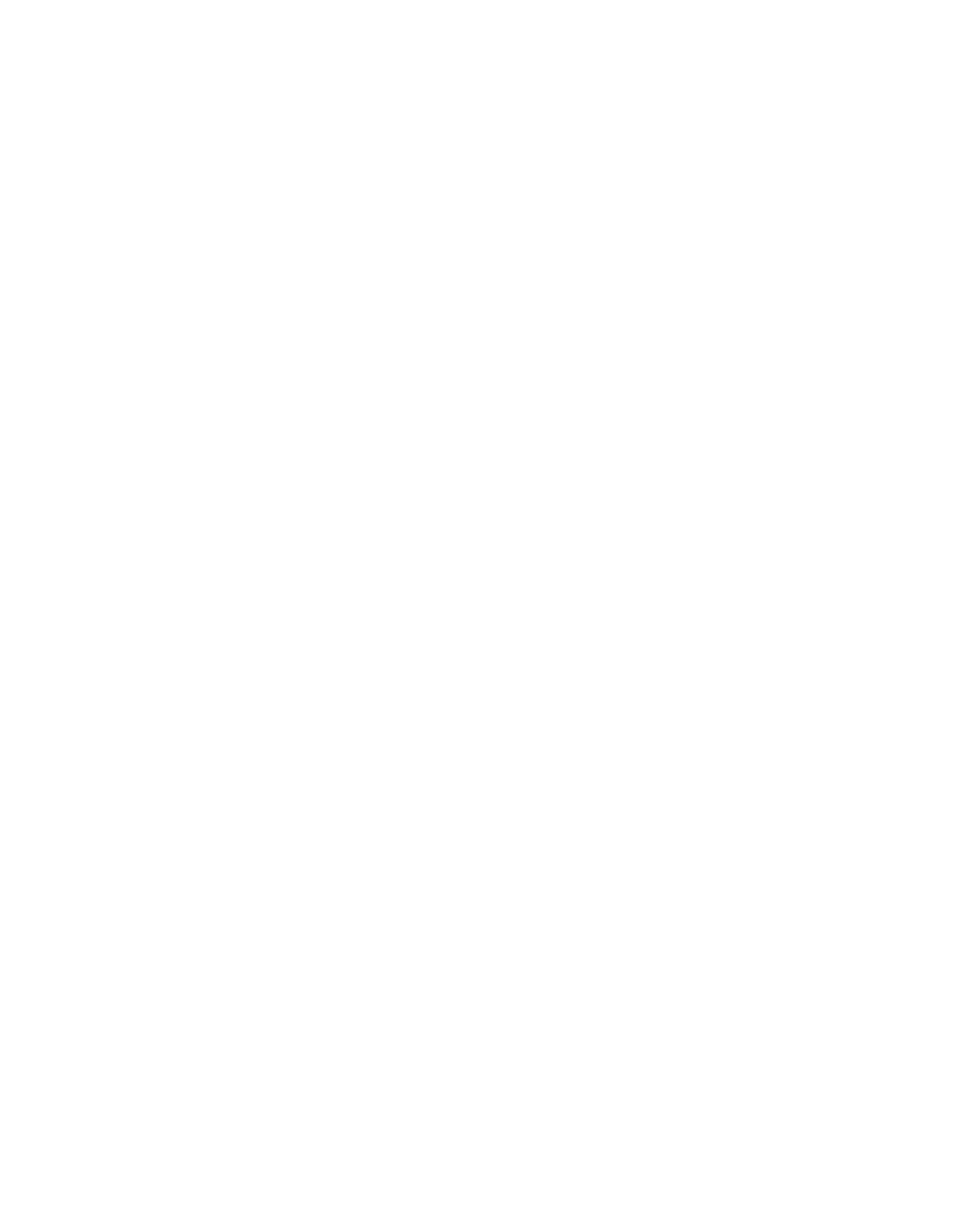# **REATING BYOB EVENTS ON CAMPUS**

Has your event been registered at least 2 weeks in advance on GetInvolved and has the space been reserved on Virtual EMS? *If so, has the event been approved?*

All members and guests must be "carded" at the entrance to verify their age. Who is checking members' and guests' IDs at the door?

 $YES \Box$  NO  $\Box$ 

 $\Box$  An advisor of the organization

 $\Box$  A Campus Safety officer (number of officers needed will be discussed during planning process: organization is responsible to pay \$25/hour/officer)

How are you marking the guests, members, and new members who are of the legal drinking age [i.e. 21 and over]?

- $\Box$  Wristbands that have been dated and marked for that event.
- $\square$  Specific hand stamp that is unique to the event
- □ Other [Describe]:

How many drinks will you allow each person of legal drinking age to bring to the social event? Only one drink may be given at a time per person.

*FIPG recommends a limit of six standard drinks per member and guest [e.g. a 6-pack of beer, 4 wine coolers, etc.]*

Sober members of your organization who are of age will be responsible for working the bar. How will you manage the service distribution center [i.e. the bar]?

How many sober members will be assigned to work the bar (must be at least 2 sober members)?

Beer and wine coolers #:

Malt beverage (e.g. hard lemonades, hard sodas, etc.) #:

Where will the bar be located? *You must establish one centralized location [not a member's room] for checking in and distributing alcohol.*

Number of sober members assigned to work the bar